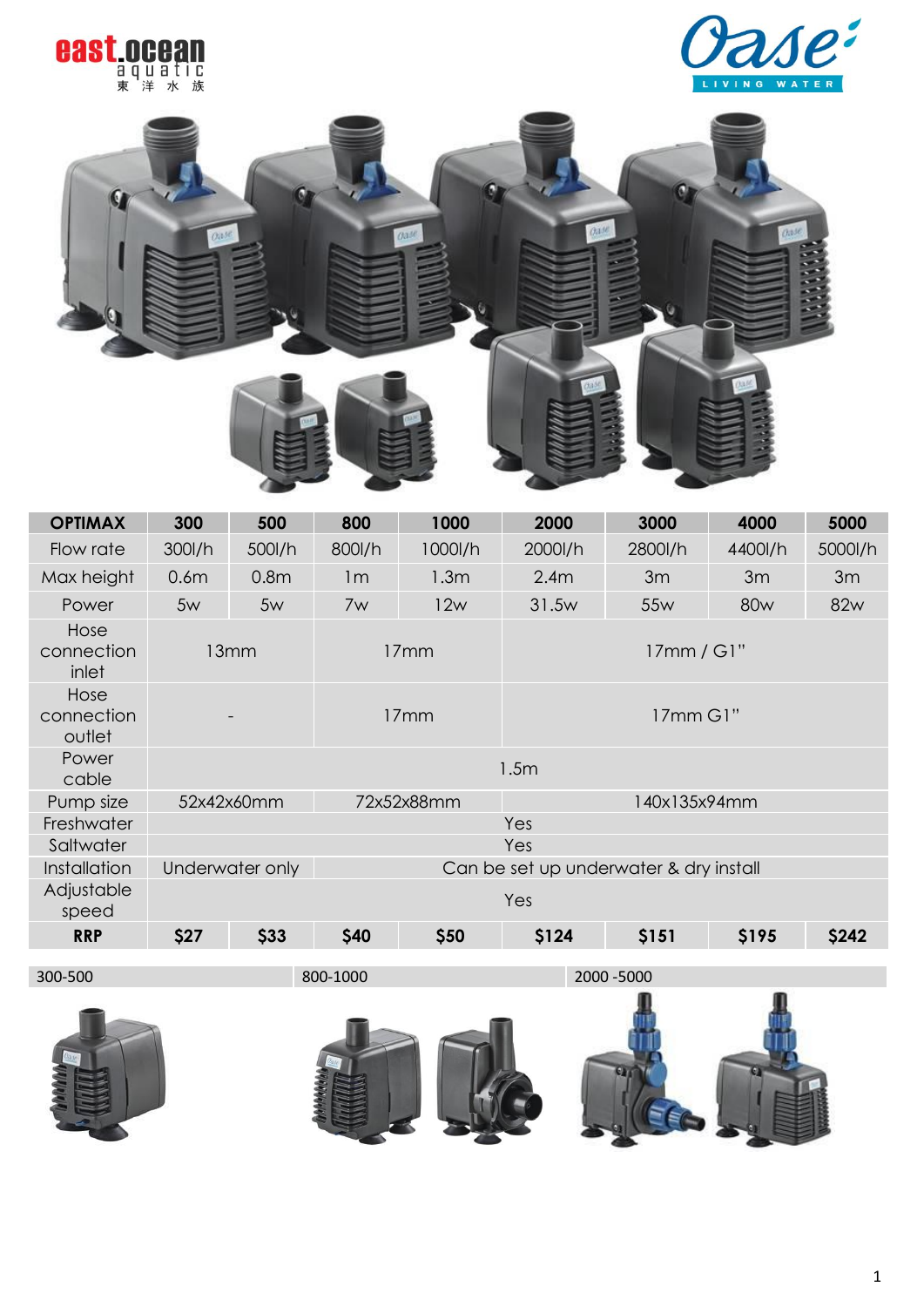









| <b>BIOMASTER</b>             | 250                                                                                                                      | 350           | 600              |  |  |  |
|------------------------------|--------------------------------------------------------------------------------------------------------------------------|---------------|------------------|--|--|--|
| Flow rate                    | 900l/h                                                                                                                   | 1100l/h       | 1250l/h          |  |  |  |
| Aquarium max                 | 250 L                                                                                                                    | 350L          | 600L             |  |  |  |
| Max height                   | 1.3 <sub>m</sub>                                                                                                         | 1.4m          | 1.8 <sub>m</sub> |  |  |  |
| Power                        | 15w                                                                                                                      | 18w           | 22w              |  |  |  |
| Dimension                    | 240x240x370mm                                                                                                            | 240x240x425mm | 240x240x480mm    |  |  |  |
| Net weight                   | 4.1kg                                                                                                                    | 4.5kg         | 5kg              |  |  |  |
| Filter volume                | 4.4L                                                                                                                     | 5.6L          | 6.8L             |  |  |  |
| Pre-filter volume            | 0.4L                                                                                                                     | 0.5L          | 0.6L             |  |  |  |
| <b>Filter</b><br>compartment | 3 layer                                                                                                                  | 4 layer       | 5 layer          |  |  |  |
| Hose                         |                                                                                                                          | 1x4m          |                  |  |  |  |
| Hose connection              | 17mm                                                                                                                     |               |                  |  |  |  |
| Filter media                 | Included Hel-X biological filtration, Foam biological filtration, Foam pre-filter<br>for weekly removal of organic waste |               |                  |  |  |  |
| Freshwater                   |                                                                                                                          | Yes           |                  |  |  |  |
| Saltwater                    |                                                                                                                          | Yes           |                  |  |  |  |
| <b>RRP</b>                   | \$300                                                                                                                    | \$324         | \$407            |  |  |  |





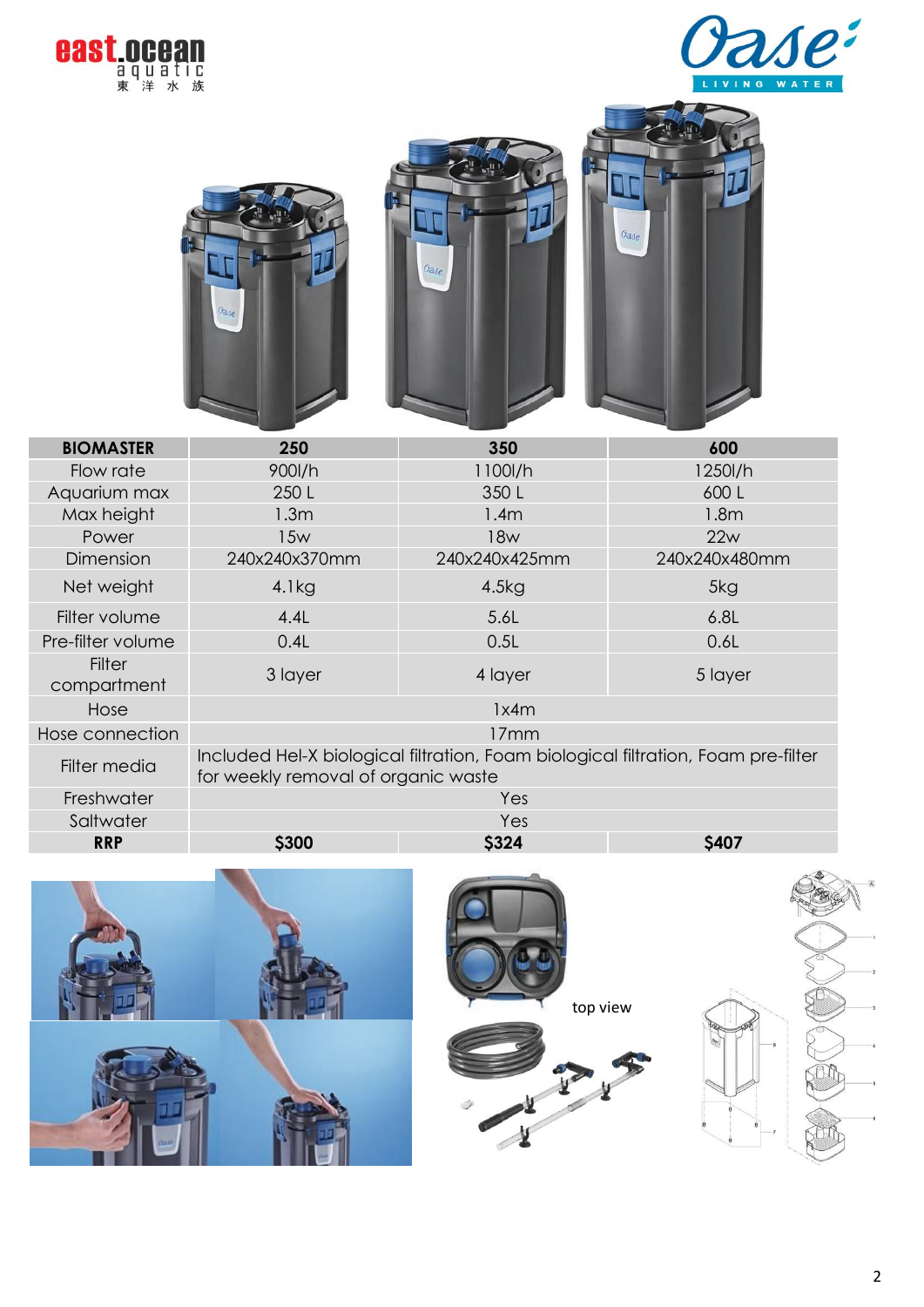





| <b>FILTOSMART</b> | 60                                  | 100              | 200              | 300           |  |
|-------------------|-------------------------------------|------------------|------------------|---------------|--|
| Flow rate         | 300l/h                              | 600l/h           | 800l/h           |               |  |
| Aquarium max      | 60 L                                | 100L             | 200 L            | 300L          |  |
| Max height        | 0.7 <sub>m</sub>                    | 1.1 <sub>m</sub> | 1.1 <sub>m</sub> | 1.3m          |  |
| Power             | 5w                                  | 11w              | 17w              | 23W           |  |
| Dimension         | 150x90x164mm                        | 205x139x260mm    | 288x179x337mm    | 288x179x428mm |  |
| Net weight        | 0.85kg                              | 2.1kg            | 4kg              | 4.82kg        |  |
| Filter volume     | 0.5L                                | 1.25L            | 4.2 $L$          | 6.4L          |  |
| Pre-filter volume | 0.28L                               | 0.7 <sub>L</sub> | 1.5L             | 1.5L          |  |
| Hose              |                                     |                  |                  |               |  |
| Hose connection   | 8/13mm                              | 13mm             | 17mm             |               |  |
| Filter media      | Included Foam biological filtration |                  |                  |               |  |
| Freshwater        | Yes                                 |                  |                  |               |  |
| Saltwater         | Yes                                 |                  |                  |               |  |
| <b>RRP</b>        | <b>S114</b>                         | \$137            | <b>S199</b>      | <b>\$270</b>  |  |



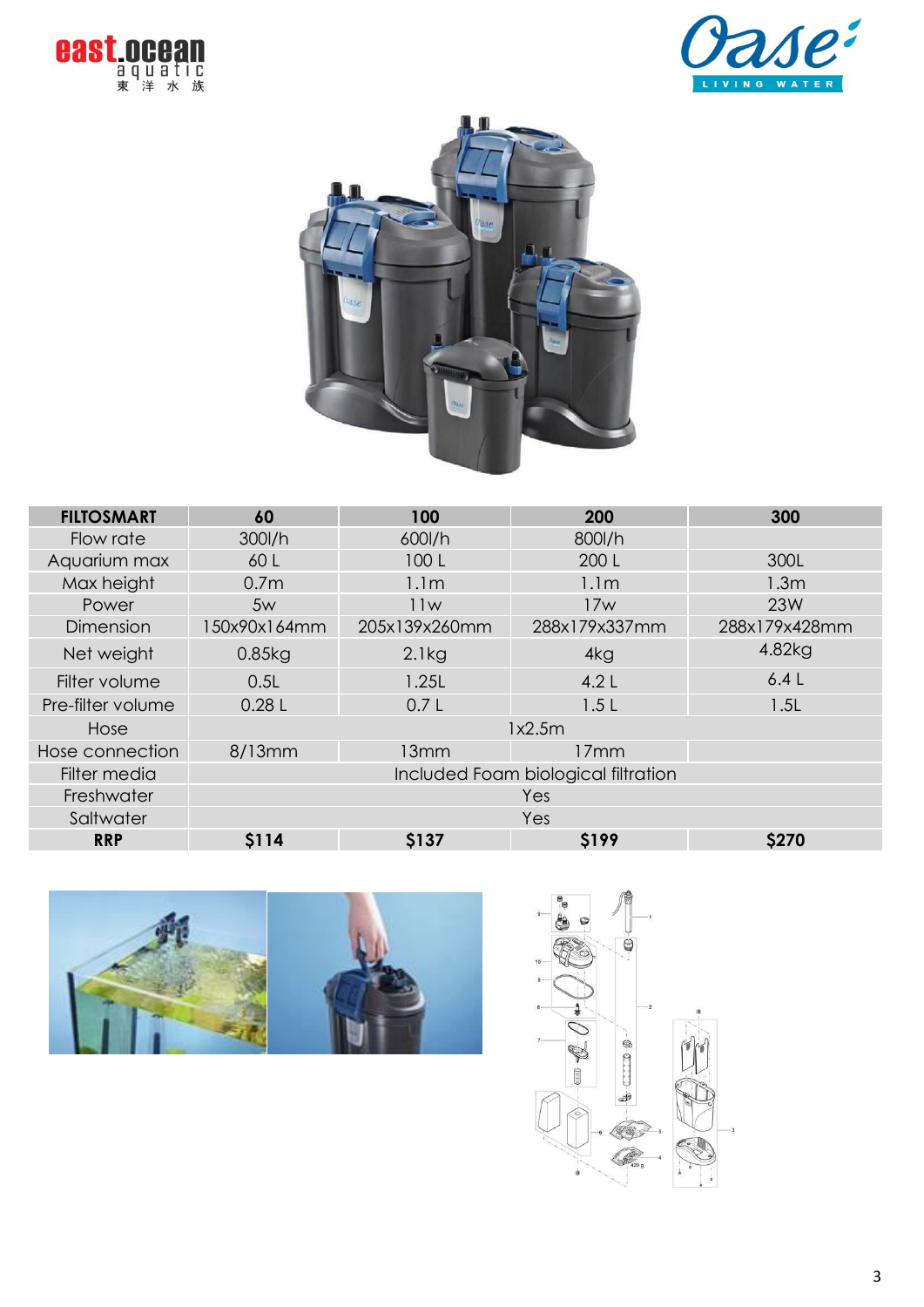







| <b>BIOPLUS</b>               | 50                                  | 100              | 200              |  |  |  |
|------------------------------|-------------------------------------|------------------|------------------|--|--|--|
| Flow rate                    | 350l/h                              | 500l/h           | 650l/h           |  |  |  |
| Aquarium max                 | 50L                                 | 100L             | 200L             |  |  |  |
| Max height                   | 0.4 <sub>m</sub>                    | 0.6 <sub>m</sub> | 0.9 <sub>m</sub> |  |  |  |
| Power                        | 5w                                  | 6w               | 7w               |  |  |  |
| Dimension                    | 120x110x210mm                       | 120x110x270mm    | 120x110x330mm    |  |  |  |
| Net weight                   | 0.65kg                              | 0.7kg            | 0.75kg           |  |  |  |
| Filter volume                | 0.3L                                | 0.48L            | 0.66L            |  |  |  |
| <b>Filter</b><br>compartment | 1 layer                             | 2 layer          | 3 layer          |  |  |  |
| Filter media                 | Included Foam biological filtration |                  |                  |  |  |  |
| Freshwater                   | Yes                                 |                  |                  |  |  |  |
| Saltwater                    | Yes                                 |                  |                  |  |  |  |
| <b>RRP</b>                   | <b>\$54</b>                         | \$71             | \$96             |  |  |  |
|                              |                                     |                  |                  |  |  |  |

### **CLEARTRONIC**

clear, bacteria-free aquarium water through UV irradiation Space-saving and easy to conceal



| Safe, tested and top workmanship |               |       |               |              |  |
|----------------------------------|---------------|-------|---------------|--------------|--|
| <b>CLEARTRONIC</b>               | 9W            |       | <b>11W</b>    |              |  |
| <b>UVC</b> power                 | <b>UV 9W</b>  |       | <b>UV 11W</b> |              |  |
| Aquarium max                     | 400 L         |       | 600L          |              |  |
| Power                            | 6w            |       | 7w            |              |  |
| Dimension                        | 330x120x100mm |       |               |              |  |
| Net weight                       | 1.3kg         |       |               |              |  |
| Hose connection                  | 17mm          |       |               |              |  |
| Freshwater                       | Yes           |       |               |              |  |
| Saltwater                        |               |       | Yes           |              |  |
| <b>RRP</b>                       | \$166         |       |               | \$176        |  |
|                                  |               |       |               |              |  |
| <b>UV SPARE BULB</b>             | <b>7W</b>     | 9W    |               | <b>11W</b>   |  |
| UVC power                        | UV7W          | UV 9W |               | <b>UV11W</b> |  |

**RRP \$39.50 \$43 \$52**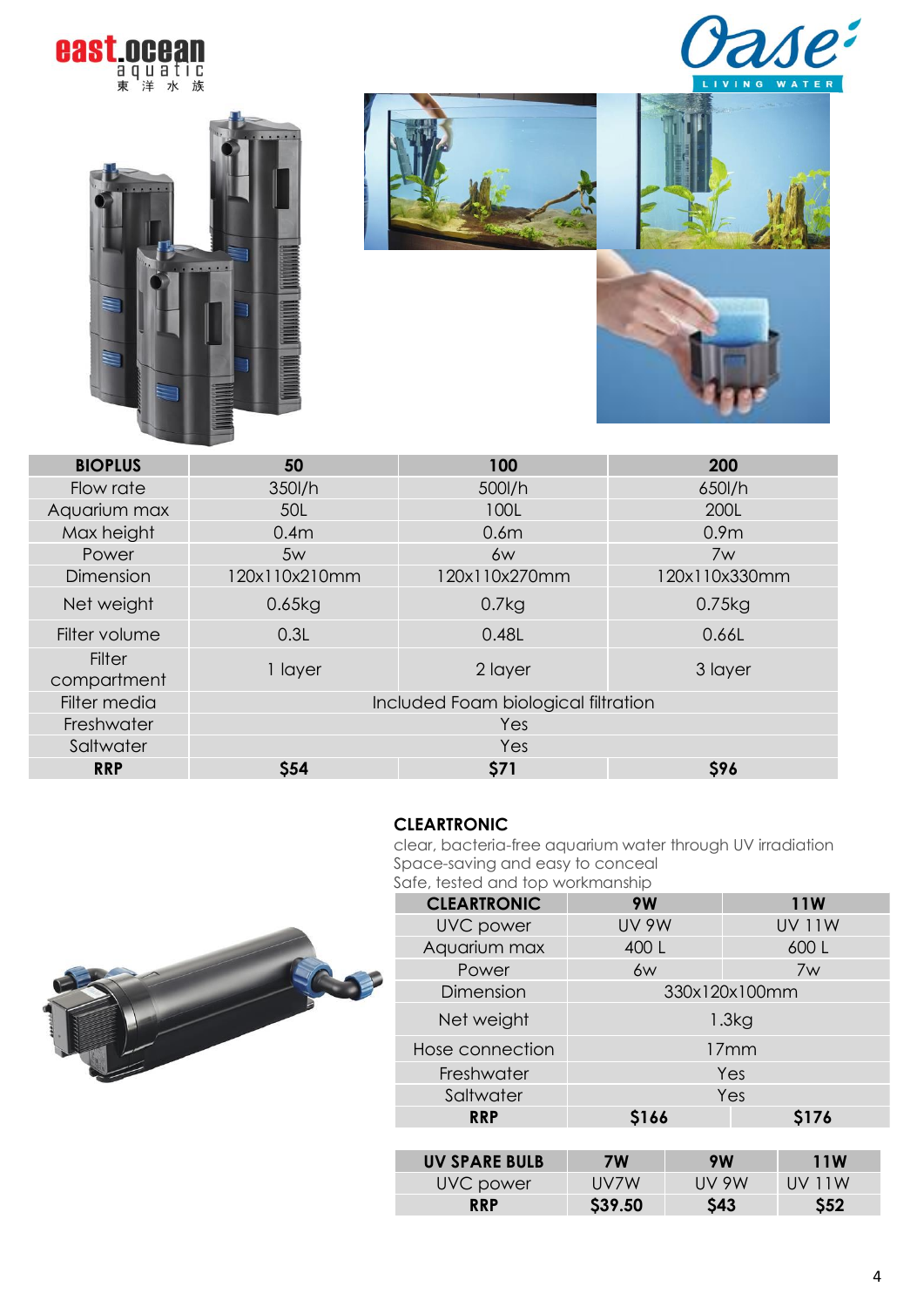







**Can be use in Bioplus, Filtosmart, Biomaster** 

| <b>Heat Up</b>    | 25          | 50              | 100         | 150         | 200              | 300              |
|-------------------|-------------|-----------------|-------------|-------------|------------------|------------------|
| <b>Dimensions</b> | 23x205mm    | 23x205mm        | 23x243mm    | 23x315mm    | 23x315mm         | 23x370mm         |
| Tank size         | 25L         | 50L             | 100L        | <b>50L</b>  | 200L             | 300L             |
| Power             | 25w         | 50 <sub>w</sub> | 100w        | 150w        | 200 <sub>w</sub> | 300 <sub>w</sub> |
| Net weight        | $0.18$ kg   | $0.18$ kg       | 0.2kg       | $0.22$ kg   | $0.22$ kg        | $0.25$ kg        |
| <b>RRP</b>        | <b>\$43</b> | <b>\$43</b>     | <b>\$52</b> | <b>\$52</b> | \$52             | \$61             |





**Aeration parts provided**

| OxyMax            | 100<br><b>200</b> |             | 400     |
|-------------------|-------------------|-------------|---------|
| <b>Dimensions</b> |                   | 150x90x70mm |         |
| Flow rate         | $100$ I/h         | 200 l/h     | 360 l/h |
| Output            |                   | 2           | 2       |
| Power             | 3.5w              | 3.5w        | 4w      |
| Pressure          |                   | 200mbar     |         |
| Net weight        |                   | 0.6kg       |         |
| <b>RRP</b>        | <b>S68</b>        | <b>\$79</b> | \$92    |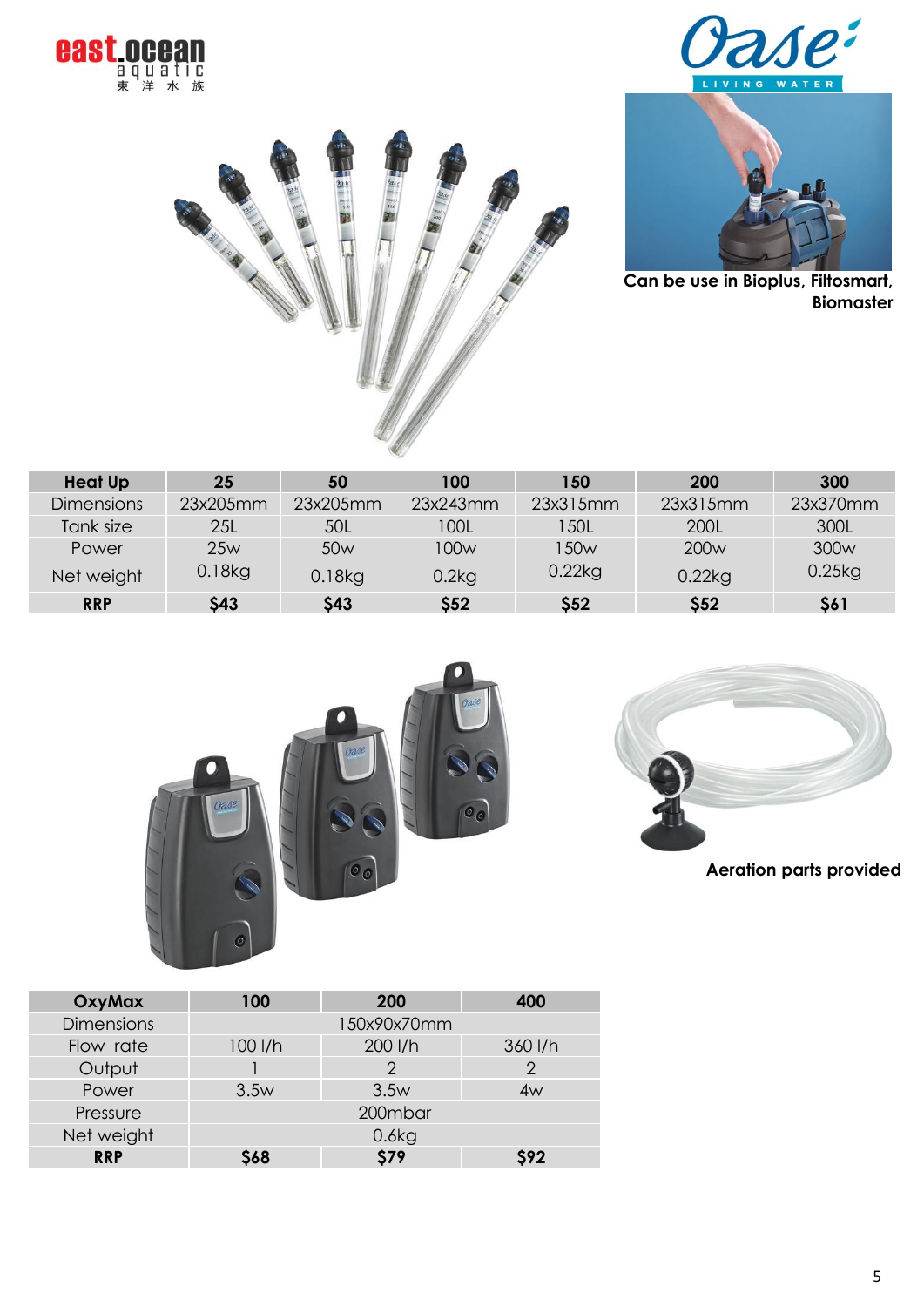



## **Mini small compact filter for terrarium, aquarium**



| <b>Biocompact</b> | 50               | 25               |
|-------------------|------------------|------------------|
| Flow rate         | 240l/h           | $240$ I/h        |
| Aquarium max      | 50L              | 50L              |
| Max height        | 0.4 <sub>m</sub> | 0.4 <sub>m</sub> |
| Power             | 5w               | 5w               |
| <b>Dimensions</b> | 85x47x120mm      | 43x47x120mm      |
| <b>RRP</b>        | <b>S54</b>       | <b>S49</b>       |







| Fish guard -food timer                   |            | Fish guard -bracket |
|------------------------------------------|------------|---------------------|
| Net weight, kg                           | 0.2        | Holder to fish tank |
| Guarantee*G.year                         |            |                     |
| Suitable for food capacity up to max. ml | 125        |                     |
| Battery (not included)                   | 4x1.5V AA  |                     |
| <b>RRP</b>                               | <b>S95</b> |                     |



# **DIGITAL THERMOMETER**

Can be stuck to the outside of the aquarium Accurate any easy to read Includes battery

| Item code  | 43957                       |
|------------|-----------------------------|
| Size       | $60 \times 18 \times 48$ mm |
| Weight     | 0.03kg                      |
| <b>RRP</b> | <b>S28</b>                  |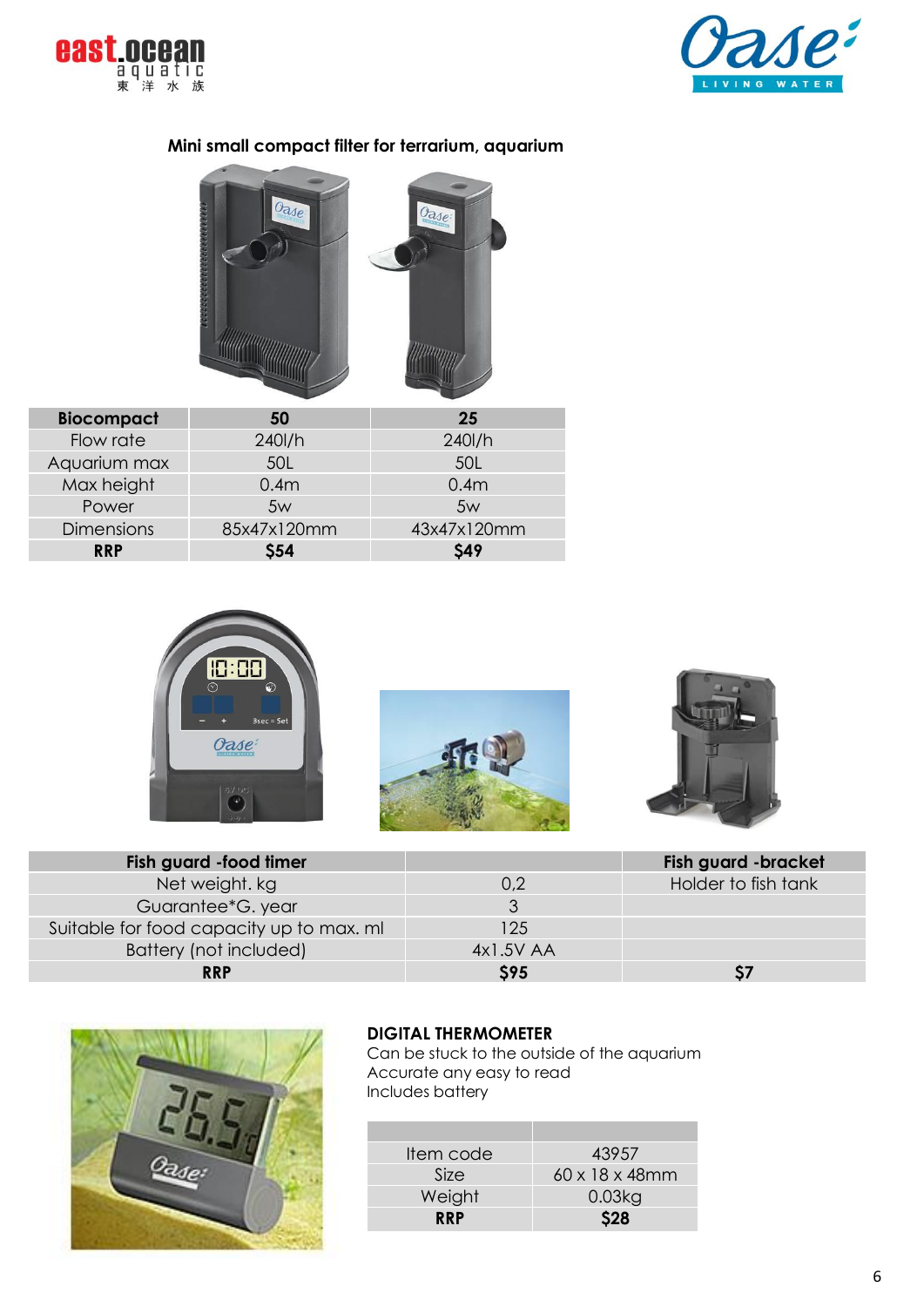





Wide-mesh, robust aquarium nets

Black material makes it easier to catch lighter-coloured fish Suitable for fresh water and salt water. After use in salt water, rinse off thoroughly with fresh water.

|            | 8 <sub>cm</sub> | 10cm  | 15cm         | 20cm  |
|------------|-----------------|-------|--------------|-------|
| Item code  | 43958           | 43959 | 43960        | 43961 |
| Size       | 8cm             | 10cm  | 15cm         | 20cm  |
| <b>RRP</b> | <b>S4.30</b>    | S6.90 | <b>S8.30</b> |       |

#### **SPRIAL BRUSH**

Suitable for hoses with an inner diameter from 9 mm to maximum 25 mm Suitable for fresh water and salt water. After use in salt water,

rinse off thoroughly with fresh water.

| 43964      |
|------------|
| 150cm      |
| <b>S16</b> |
|            |



## **AQUARIUM GLASS CLEANER**

Easy algae removal without any scratches Ergonomic form Suitable for freshwater and saltwater. After use in salt water, rinse off thoroughly with freshwater.

|             | <b>Glass cleaner Set</b> | <b>Replacement Blade Set</b> |
|-------------|--------------------------|------------------------------|
| <b>Item</b> | 43956                    | 44712                        |
| code        |                          |                              |
| Packing     | Glass Cleaner x 1        | Replace Blade x 3            |
| include     | Replace Blade x 3        |                              |
| Size        | 290 x 75mm               |                              |
| <b>RRP</b>  | <b>S23</b>               | \$13.60                      |



#### **MAGNETIC AQUARIUM GLASS CLEANER**

Floating magnetic glass cleaner: Clean glass without wet hands Easily and effectively remove algae with a handy shape Suitable for freshwater and saltwater.

|                             | <b>Magnet cleaner</b><br>5 <sub>mm</sub> | <b>Magnet cleaner</b><br>10 <sub>mm</sub> |
|-----------------------------|------------------------------------------|-------------------------------------------|
| Item code                   | 43954                                    | 43955                                     |
| Size                        | 58x52x35mm                               | 96x55x37mm                                |
| Weight                      | $0.08$ <sub>kg</sub>                     | 0.16kg                                    |
| For max. glass<br>thickness | 5 <sub>mm</sub>                          | 10mm                                      |
| <b>RRP</b>                  | S37                                      | 522                                       |